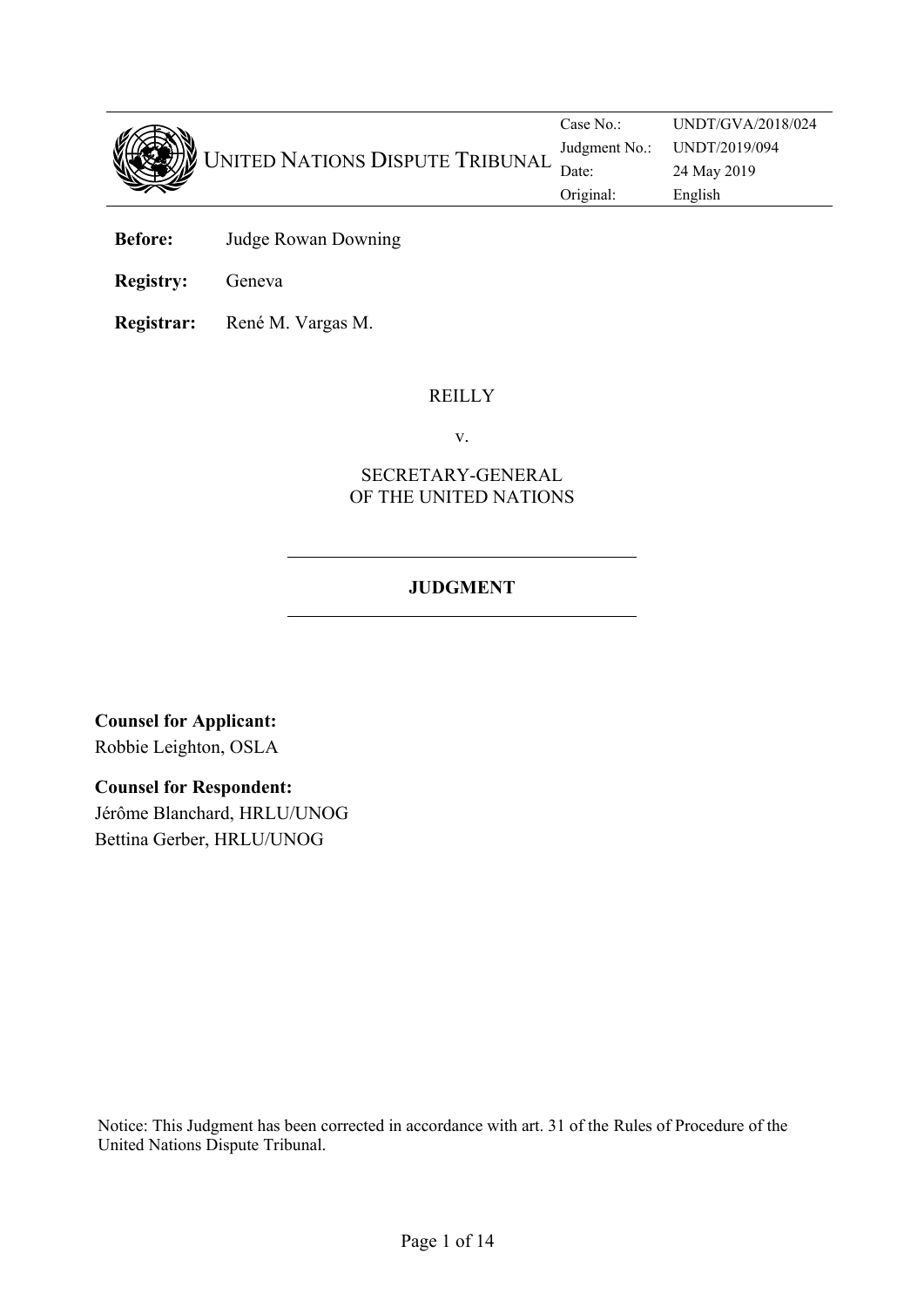#### **Introduction**

<span id="page-1-0"></span>1. By application filed on 16 March 2018, the Applicant, a Human Rights Officer (P-3) in the Office of the High Commissioner for Human Rights ("OHCHR"), contests the implied decision not to process her complaint of abuse of authority against the High Commissioner for Human Rights ("High Commissioner").

#### **Facts**

2. In 2015 and 2016, the Applicant filed applications for protection against retaliation to the Ethics Office under ST/SGB/2005/21 (Protection against retaliation for reporting misconduct and for cooperating with duly authorized audits or investigations).

3. On 20 July 2016, the Applicant filed a complaint of harassment under ST/SGB/2008/5 (Protection against discrimination, harassment, including sexual harassment, and abuse of authority) against her then first and second reporting officers.

4. The Ethics Office determined in its confidential memorandum of 7 October 2016, that some of the activities that the Applicant had engaged in did constitute protected activities under ST/SGB/2005/21, but that most did not. However, the Ethics office found that there was no *prima facie* case that the protected activities were a contributing factor in causing the alleged retaliation.<sup>1</sup>

5. Following a telephone call between the Applicant and an officer of the Ethics Office on 13 October 2016, her complaint with the Ethics Office was re-opened.

6. On 5 January 2017, the High Commissioner responded to the Applicant's complaint of harassment indicating that the facts alleged regarding adverse actions in performance management had been corroborated, but related to the management

<sup>&</sup>lt;sup>1</sup> The Ethics Office memorandum was not filed in this case, however it is well known to both parties, having been filed in another matter between them. The Tribunal has determined to include the memorandum in the file in this case, as the summary advanced by the Applicant was not complete.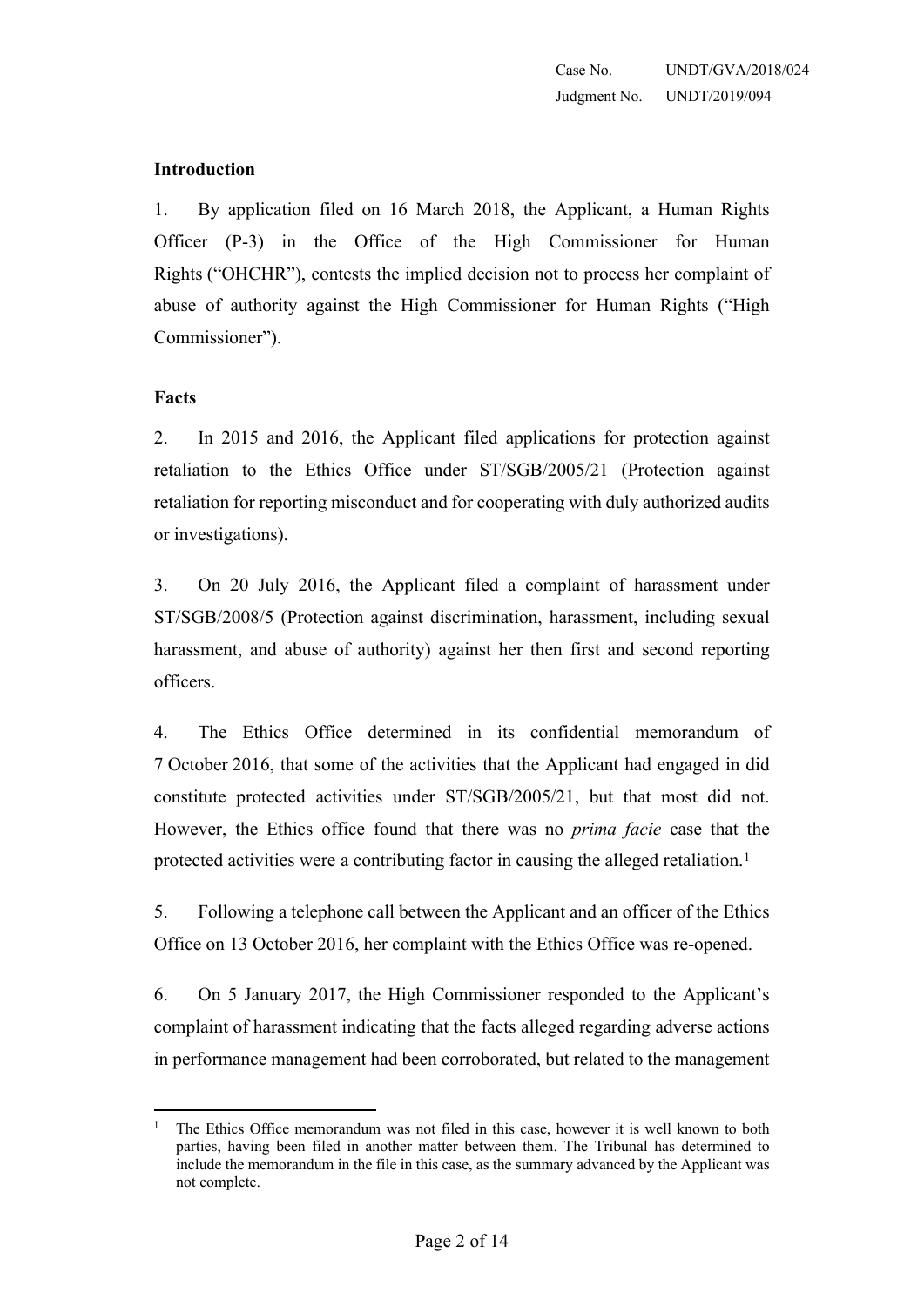of performance. Managerial action was taken to remind the Applicant's former supervisors of the need to respect the rules of performance management.

7. The Applicant was contacted on 19 and 20 January 2017 by a journalist indicating that he had received United Nations Ethics Office's documents. On 23 January 2017, the journalist communicated to her documents concerning the application for protection against retaliation she had submitted to the Ethics Office in a redacted form and requested comments.

8. The Applicant reported this communication to the Head of Communications, OHCHR, the Ethics Office and the Office of Internal Oversight Services ("OIOS") whom she requested to open an investigation into the source of the leak.

9. On 1 February 2017, the "Inner City Press and blog" published the confidential memorandum from the Ethics Office dated 7 October 2016 referencing allegations raised by the Applicant to the Ethics Office and OIOS concerning the provisions of names of Chinese Human Rights defenders by OHCHR to the Chinese government. The article also mentioned that the Applicant had suffered from retaliation at OHCHR. A similar article was also published on 1 February 2017 on the Government Accountability Project's website.

10. On 2 February 2017, OHCHR published a press release, which was also forwarded to all OHCHR staff, concerning the practice of providing names of human rights defenders to the Chinese delegation. In the final paragraph, the press release stated:

GAP and the Inner City Press also refer to a staff member at the UN Human Rights Officer in relation to this case, who they assert is a whistle-blower and who they allege suffered reprisals at the hands of the Office. In fact, the staff member has never faced reprisals. The staff member has had her contracts renewed and remains employed by the organization on full pay. She has made allegations against various managers. These have been taken seriously, leading to two separate independent investigations that have been carried out to determine whether or not there is any substance to her allegations. In both instances, the claims made by the staff member were found to be unsubstantiated.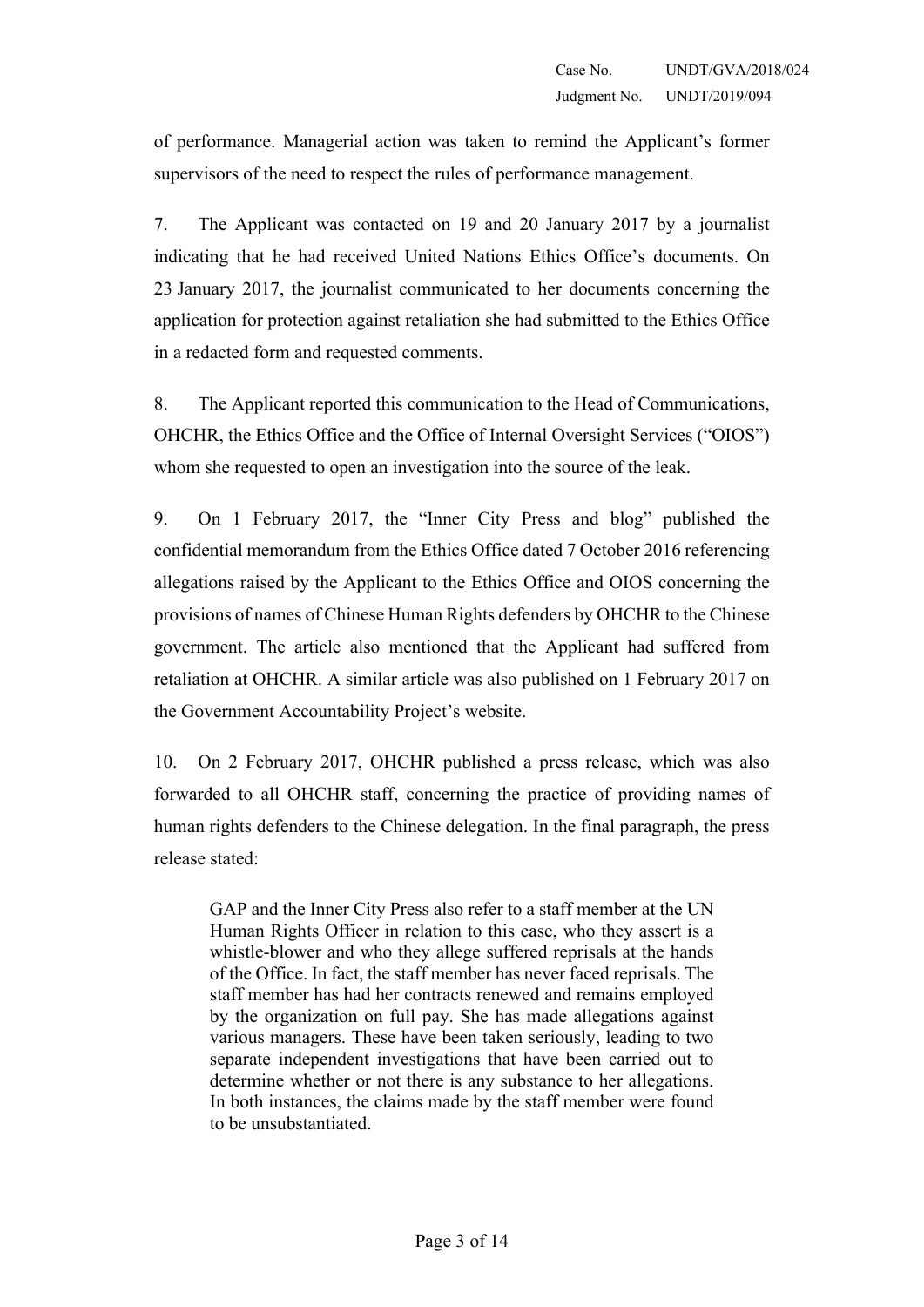11. On 20 February 2017, the Applicant wrote to the High Commissioner taking issue with the content of the press release. She expressed the view that it misrepresented OHCHR's policies regarding the sharing of information regarding NGO participants in OHCHR meetings with the Chinese government. The Applicant took issue with the public discussion of confidential complaints that she had made, with the claim that she had not been retaliated against whilst the request for protection from retaliation was still pending with the Ethics Office and with the assertion that her claims had been found unsubstantiated when some of the facts alleged in her complaint of harassment had been corroborated but found by the High Commissioner not to represent harassment. The Applicant requested a retraction and correction of the press release.

12. On or around 20 February 2017, the Applicant filed a complaint of abuse of authority with OIOS regarding the press release.

13. On 25 February 2017, the Applicant followed up on her complaint with OIOS. OIOS responded on 27 February 2017 that it had been received and that a decision would be made regarding whether or not OIOS or another office was more suitable to address the matter raised by the Applicant.

14. On 4 March 2017, the Applicant requested management evaluation of the decision to close her harassment complaint and to issue the press release.

15. On 13 March 2017, the Applicant filed a complaint of abuse of authority against the High Commissioner regarding the press release under ST/SGB/2008/5 to the acting Assistant Secretary-General ("acting ASG"), Office of Human Resources Management ("OHRM"), United Nations Headquarters.

16. On 14 March 2017, the High Commissioner informed the Applicant that he would not retract or correct the press release. He also recalled that all the Applicant's allegations in her letter of 20 February 2017 had been reviewed and/or investigated by internal mechanisms of the Organization, including OIOS, the Ethics Office and an independent fact-finding panel established pursuant to ST/SGB/2008/5.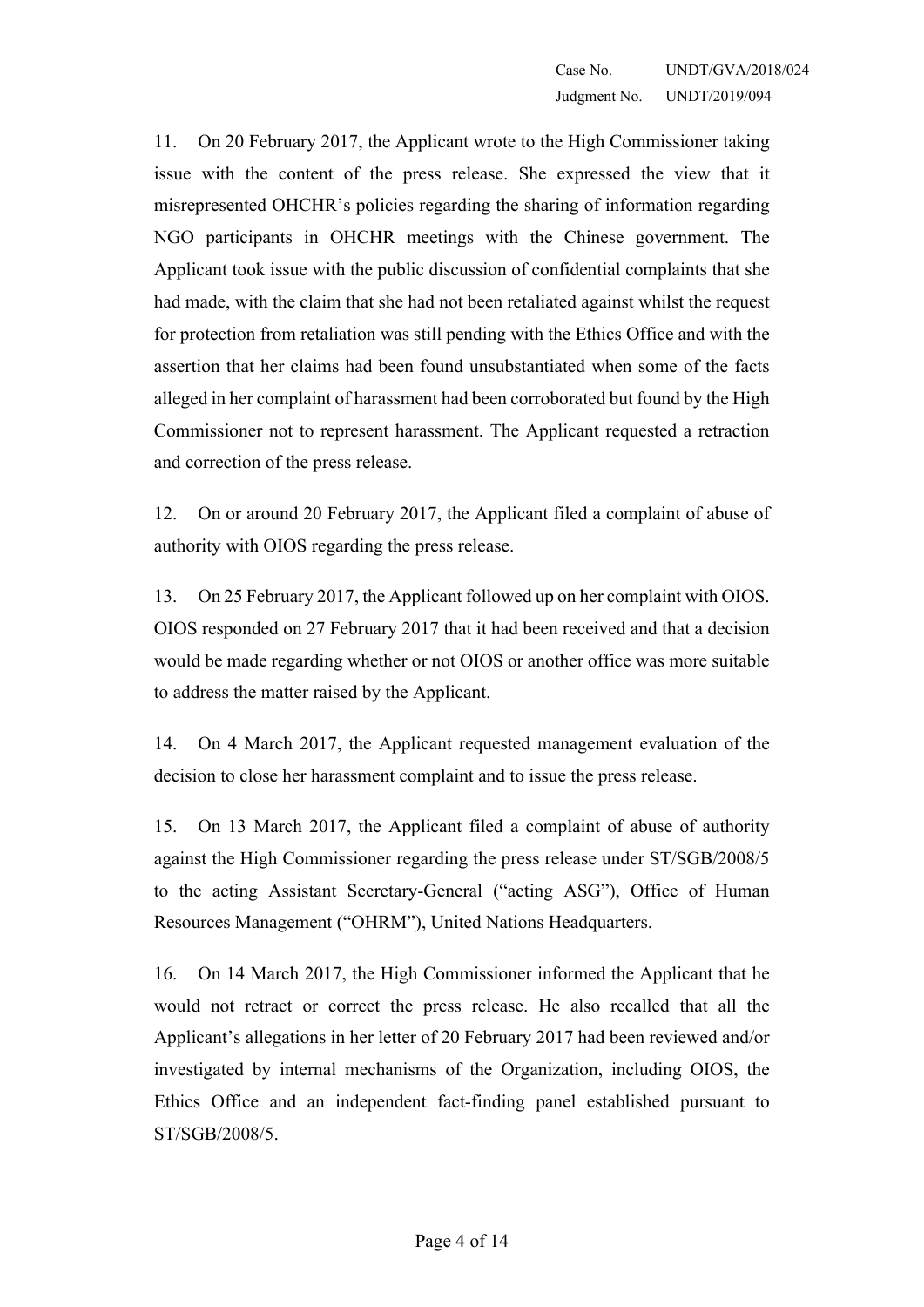17. On the same day, the Applicant enquired as to the mechanism for supplementing her complaint of abuse of authority.

18. On 24 March 2017, the Administrative Law Section ("ALS"), OHRM, indicated to the Applicant that her complaint was under review and that there was no formal process for supplementing it.

19. On 7 April 2017, the acting ASG, OHRM, requested the High Commissioner to provide his comments on the Applicant's complaint. He responded on 20 April 2017.

20. On 1 June 2017, the Applicant wrote to the acting ASG, OHRM, raising concern about the fact that she had received no response as to whether an investigation would be opened into her complaint.

21. On the same day, a legal officer with ALS indicated to the Applicant that the matter was under review and that she would be informed of the outcome in due course.

22. On 29 June 2017, the Applicant responded to the legal officer, ALS, asking what he meant by "under review" and enquiring as to whether an investigation would be conducted. She followed-up again on 12 July 2017 as to when she might receive a response.

23. On 14 July 2017, the legal officer, ALS, responded that the matter was "under active review".

24. On the same day, the Applicant enquired as to the meaning of "active review" and whether an investigation had been opened.

25. The legal officer, ALS, responded on the same day that no decision had been made as to how to proceed.

26. The Applicant subsequently followed up with ALS on 24 July and 9 August 2017. On 10 August 2017, she wrote to the Executive Office of the Secretary-General informing him of the failure to take a decision as to whether the complaint would be investigated.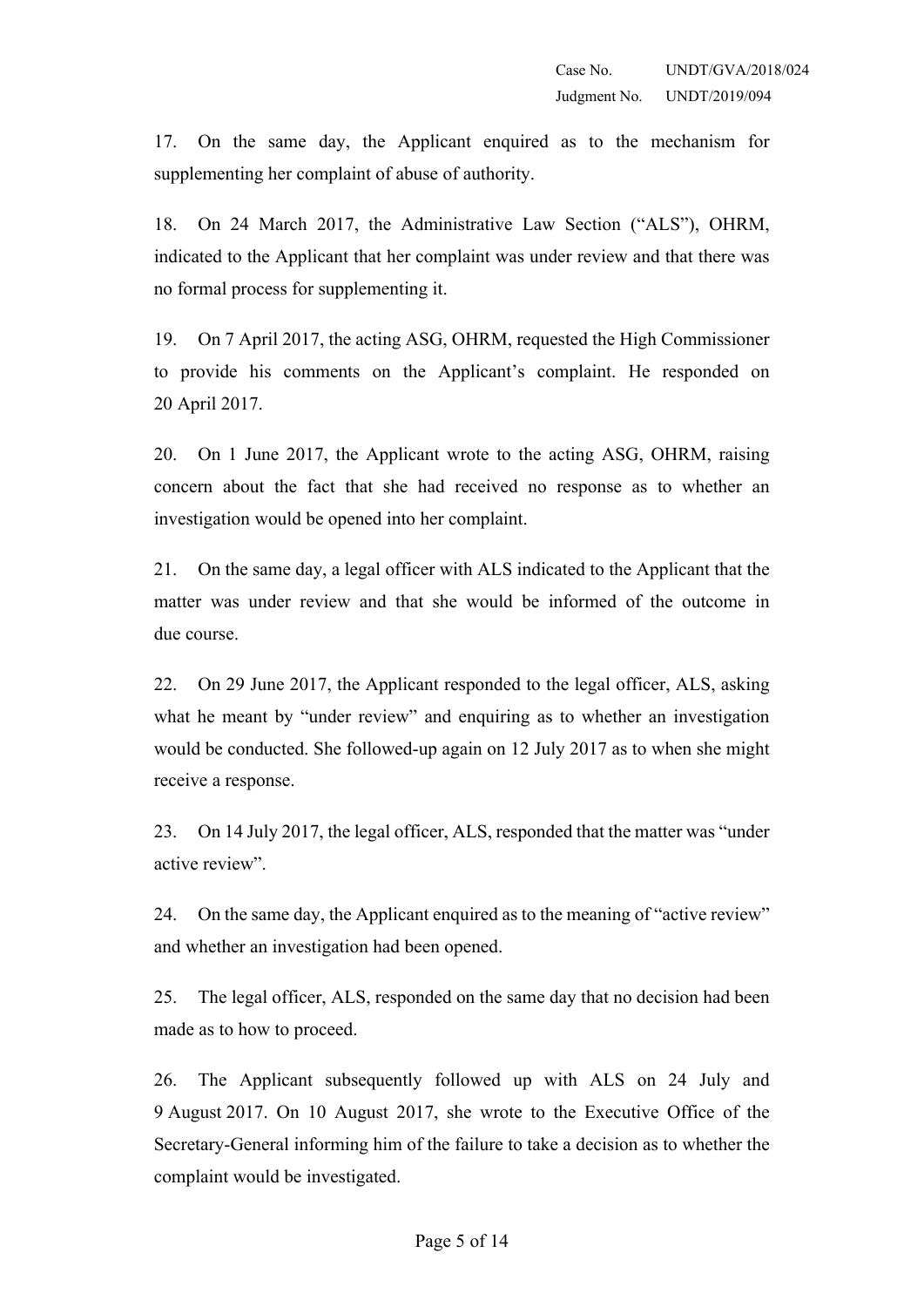27. On 17 July 2017, the Applicant filed an application before the Dispute Tribunal, registered under Case No. UNDT/GVA/2017/052, contesting the decisions to conclude her complaint of harassment with only managerial action and for "defamation" and "violation of her privacy rights" resulting from the publication of the press release. In his reply of 17 September 2017, the Respondent challenged the receivability *ratione materiae* of the application insofar as it contested the press release. This application is pending.

28. On 11 August 2017, the Executive Office of the Secretary-General wrote to the Applicant that her case "remains under active review" and that she will be informed as soon as a decision is made on the matter.

29. On 12 August 2017, the Applicant enquired with the Executive Office of the Secretary-General as to when she could expect a response. She then raised the matter with the Under-Secretary-General for Management by emails of 31 August 2017, 19 September 2017 and 2 November 2017. She received no response.

30. On 7 December 2017, the Applicant requested management evaluation of the implicit decision not to take action on her complaint of abuse of authority against the High Commissioner. She did not receive any answer.

31. By letter of 11 January 2018, the ASG, OHRM, informed the Applicant that the Secretary-General had decided not to make a final decision on her complaint until the proceedings before the Tribunal in her Case No. UNDT/GVA/2017/052 are completed.

### **Procedural history**

32. As recalled above, the Applicant filed an application before the Tribunal challenging the implied decision not to take any action on her complaint of abuse of authority on 16 March 2018 (see para. 1 [above\)](#page-1-0).

33. The Respondent filed his reply on 19 April 2018, with one document submitted *ex parte*.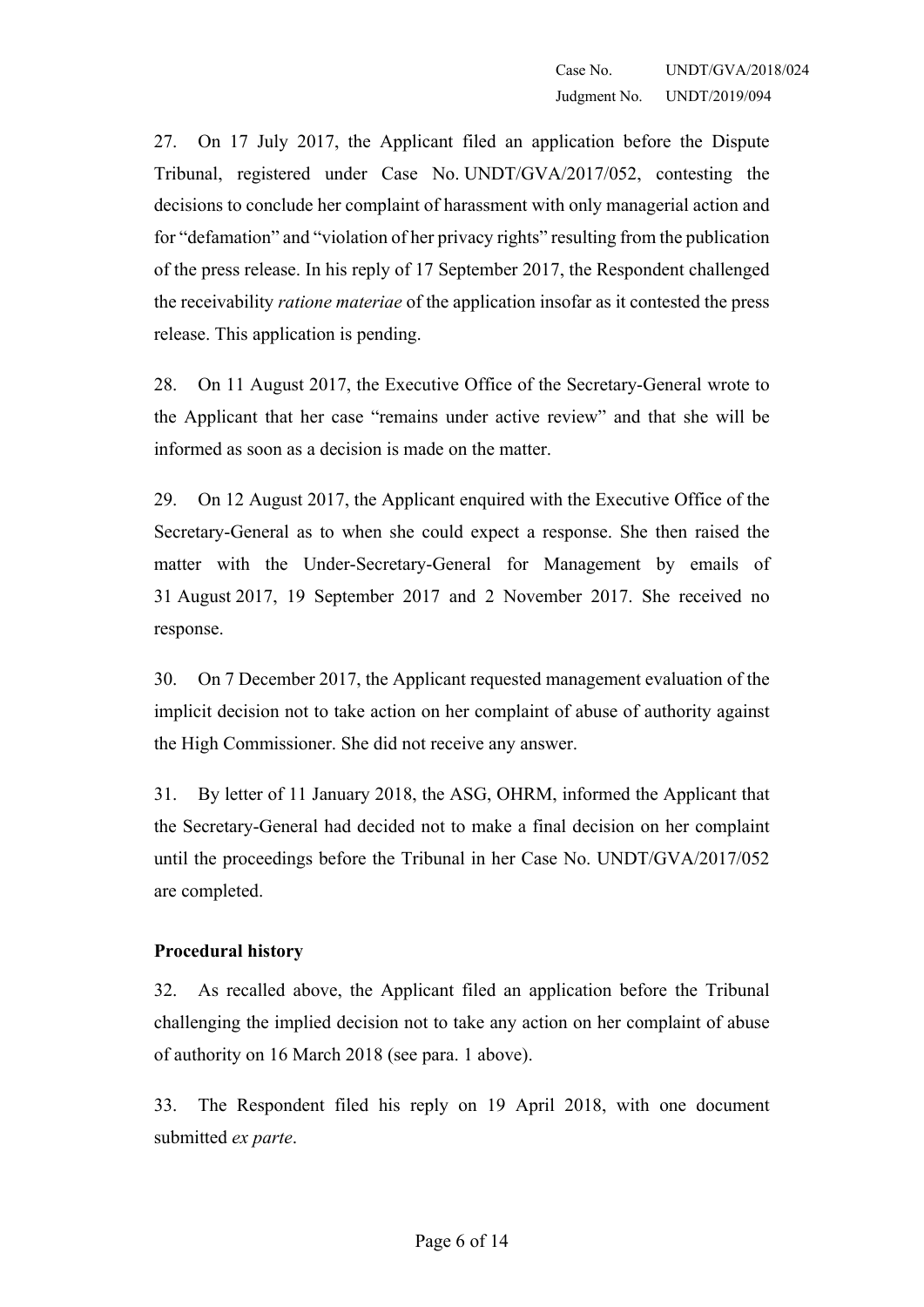34. On 15 April 2019, both parties confirmed their agreement that the case may be decided on the basis of the documents.

35. By his submissions dated 15 April 2019, the Applicant also sought leave to adduce medical evidence and to comment upon a letter dated 11 January 2018 filed by the Respondent as Annex 11 to his reply. The Tribunal finds that it is in the interest of justice to grant the Applicant's request and that it would cause no prejudice to the Respondent. It will therefore accept the additional evidence and submissions produced by the Applicant.

#### **Parties' submissions**

36. The Applicant's principal contentions are:

a. The failure to process her complaint is a reviewable administrative decision;

b. The failure to process her complaint more than a year after its filing is unlawful in light of ST/SGB/2008/5 and the Appeal's Tribunal jurisprudence;

c. There is no authority to delay an investigation under ST/SGB/2008/5 pending the completion of proceedings before the Dispute Tribunal and this is against the practice of the Organization. Furthermore, a judicial review and a request for investigation deal with separate issues;

d. The communication of 11 January 2018 indicating that the investigation would be delayed until after the resolution of her complaint was sent almost a year after the Applicant lodged her complaint, and half a year after she filed her application before the Tribunal in Case No. UNDT/GVA/2017/052. No justification is provided as to why no decision was made before. This communication appears to be calculated to respond to the Applicant's arguments in her request for management evaluation and does not provide any justification for the failure to process the Applicant's complaint; and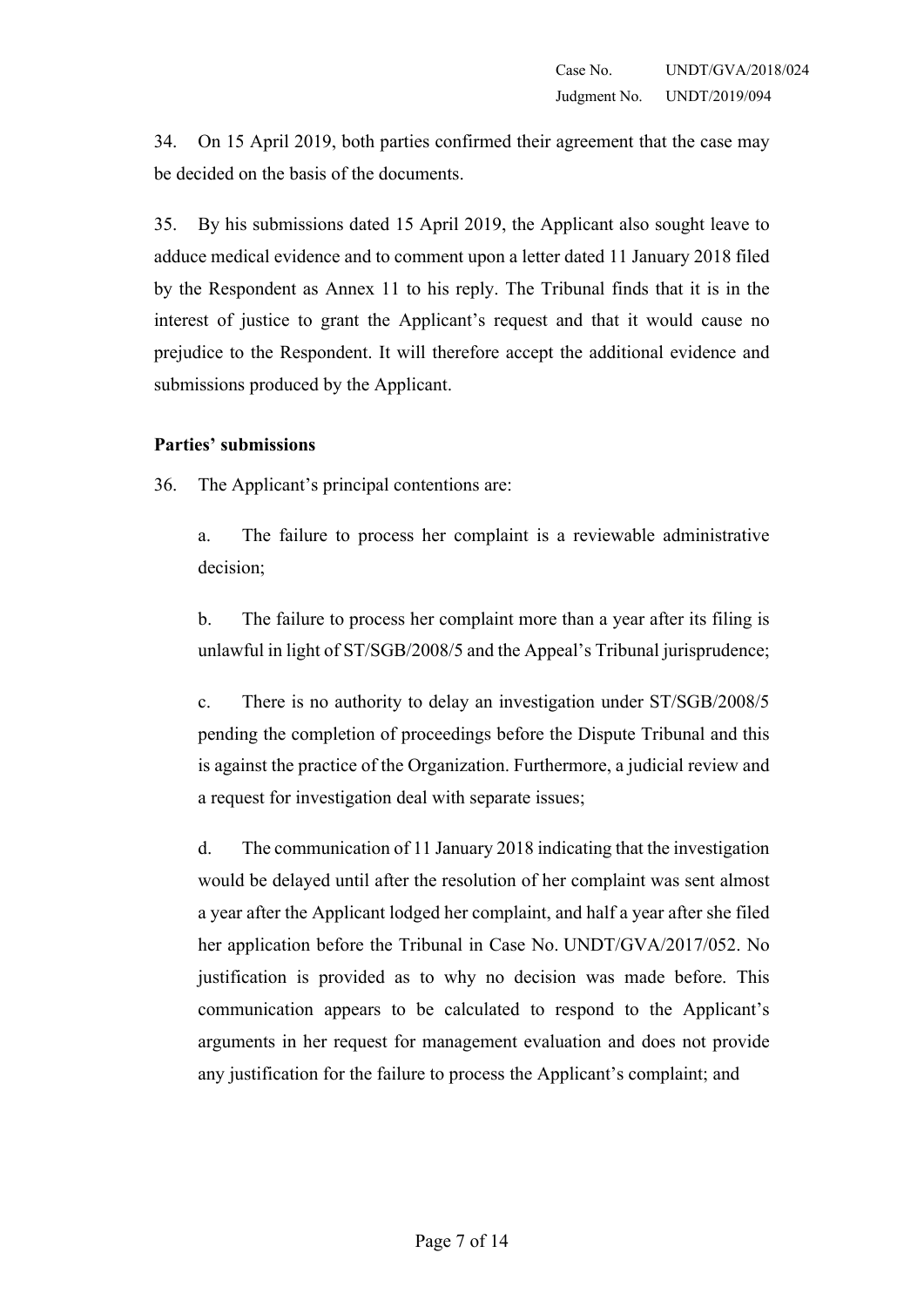e. The Applicant requests:

i. A decision as to whether her complaint will be investigated be made and communicated to her within a reasonable delay; and

ii. Compensation for moral damages (stress and anxiety).

37. The Respondent's principal contentions are:

a. The application is not receivable as no implied decision not to investigate the Applicant's complaint has been taken. The application is thus premature;

b. Should the Tribunal consider that the application is receivable, the taking of additional time to complete the review of the Applicant's complaint is a proper exercise of the Administration's discretion. The Applicant has made several overlapping complaints and applications against several individuals, to different entities. The time taken to review the complaint is therefore reasonable in view of the complexity of the entire matter;

c. Furthermore, the Secretary-General considered that it was appropriate to pause the review of the Applicant's complaint pending the outcome of the proceedings before the Dispute Tribunal since the publication of the press release is the main component of the Applicant's complaint against the High Commissioner; and

d. The Respondent requests that the Tribunal rejects the application in its entirety.

### **Consideration**

38. The Tribunal notes that at the time of submitting her request for management evaluation, the Applicant had not yet received the letter of 11 January 2018 from the ASG, OHRM. The Applicant had been repeatedly told that her complaint was under "active review", and thus challenged the implicit decision not to take action on her complaint due to the absence of any action taken almost nine months after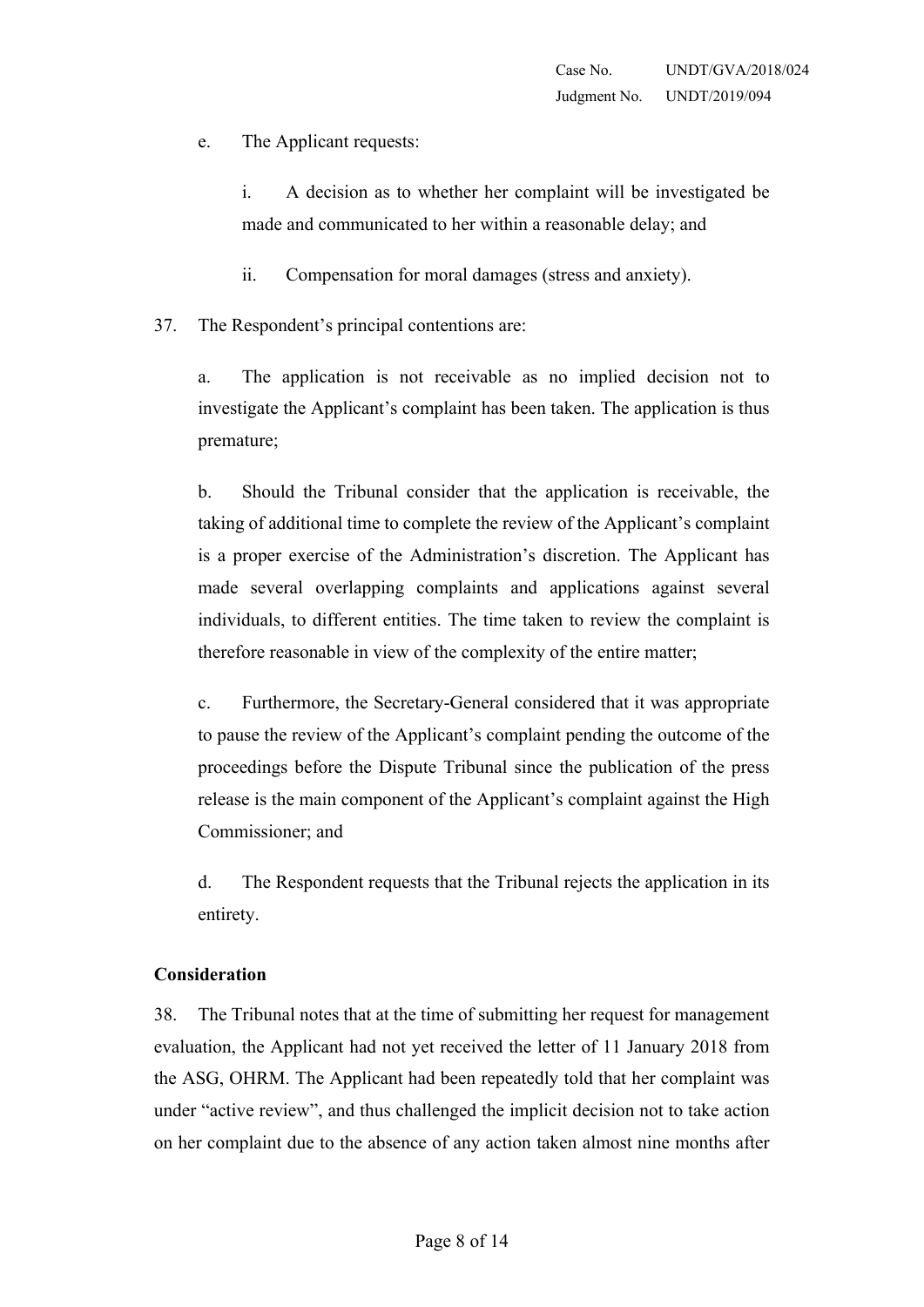its submission to the ASG, OHRM. This is the matter that is the subject of the application and thus under review.

39. In turn, the letter of 11 January 2018 where the ASG, OHRM, communicated her decision to defer the consideration of the Applicant's complaint pending adjudication of her application in Case No. UNDT/GVA/2017/052 was produced in the present case by the Respondent to explain or justify the delay in considering the Applicant's complaint. This is not the decision under review and the Tribunal will consider the letter of 11 January 2018 only insofar as it is relied upon by the Respondent to justify the lengthy time taken in the consideration of the Applicant's complaint.

40. In examining the receivability of the application, the Tribunal must determine if the failure to take any action on the Applicant's complaint almost nine months after its filing, taking into account the time elapsed at the time of the management evaluation request, amounts to an implicit decision not to take action on her complaint. This issue requires the Tribunal to determine if there has been an inordinate delay in the consideration of the Applicant's complaint. It is intertwined with the merits of the application, which claims that the Administration violated the Applicant's terms and conditions of employment in not taking action on her complaint as required by ST/SGB/2008/5. The Tribunal will thus examine both the receivability and the merits of the application at the same time.

### *Receivability and merits of the application*

41. Sec. 5.3 of ST/SGB/2008/5 sets a clear duty for management to act without delay when seized of possible prohibited conduct, including abuse of authority:

Managers and supervisors have the duty to take prompt and concrete action in response to reports and allegations of prohibited conduct. Failure to take action may be considered a breach of duty and result in administrative action and/or the institution of disciplinary proceedings.

42. Sec. 5.14 of ST/SGB/2008/5 provides that (emphasis added):

Upon receipt of a formal complaint or report, the responsible official will *promptly* review the complaint or report to assess whether it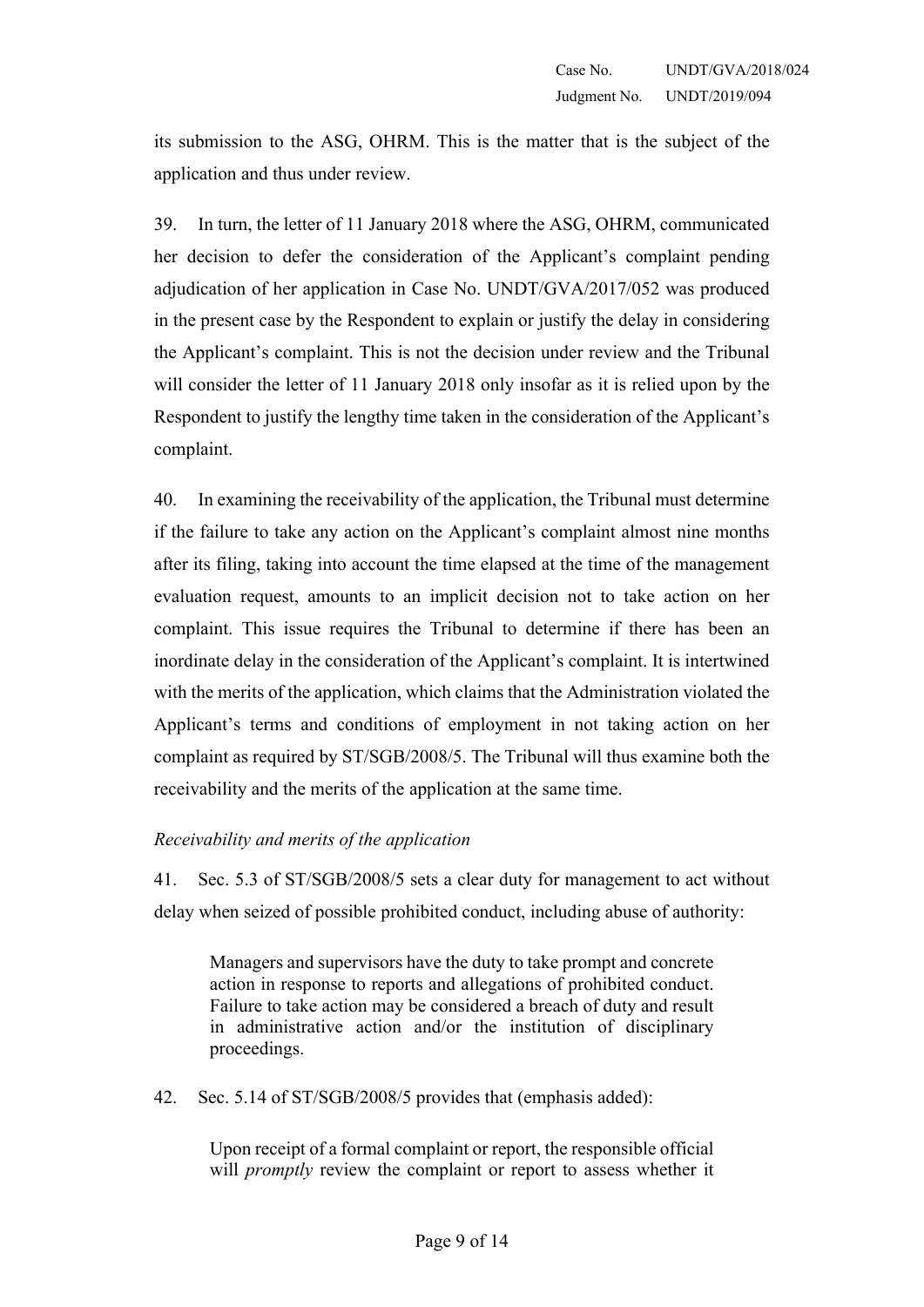appears to have been made in good faith and whether there are sufficient grounds to warrant a formal fact-finding investigation. If that is the case, the responsible office shall *promptly* appoint a panel of at least two individuals from the department, office or mission concerned who have been trained in investigating allegations of prohibited conduct or, if necessary, from the Office of Human Resources Management roster.

43. Sec. 5.17 further provides that when a panel is appointed to conduct an investigation, its report "shall be submitted to the responsible official normally no later than three months from the date of submission of the formal complaint". It necessarily follows from this provision that a decision as to whether to trigger an investigation must be taken promptly and should not exceed three months from the date of the submission of the complaint.

<span id="page-9-0"></span>44. It is noted that a failure to conclude an investigation within the three-month time limit set out in sec. 5.17 of ST/SGB/2008/5 has not been systematically considered to be in violation of staff members' terms and conditions of employment. The Appeals Tribunal has considered that the complexity of some complaints, the fact that additional elements were put forward by the complainant and the exercise of the parties' rights through litigation were considered to be valid justifications when examining delays in the conclusion of investigations (see, *e.g*., *Oummih* 2015-UNAT-518). That being said, the Appeals Tribunal held in *Benfield-Laporte* 2015-UNAT-505 that "a period of six months to communicate the decision not to open a formal fact-finding investigation is far from prompt" and did not conform with the requirements of ST/SGB/2008/5.

45. It is also trite law that failure to take a decision can represent a reviewable administrative decision (see, *e.g*., *Tabari* 2010-UNAT-030). The Appeals Tribunal specifically applied this principle in a case where the Administration failed to act on a complaint under ST/SGB/2008/5 on the basis that the rules provide staff members making such complaints with certain specific and enforceable rights (*Nwuke* 2010-UNAT-099, paras. 25 and 36).

46. It is not disputed that, at the time of the Applicant's request for management evaluation, almost nine months had already elapsed since the filing of her complaint. Another month elapsed before the ASG, OHRM, informed the Applicant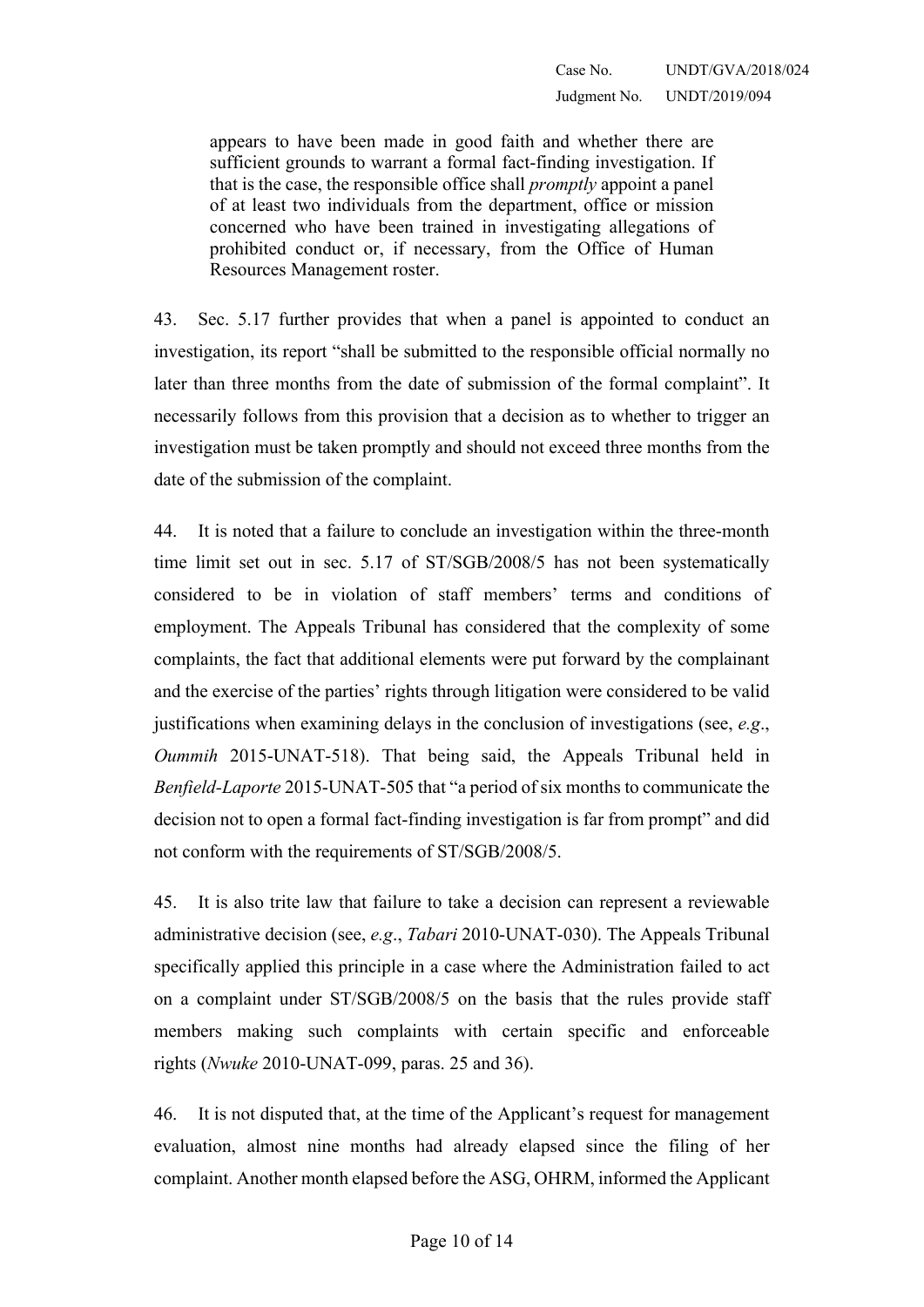that she would defer her consideration of the complaint until resolution of Case No. UNDT/GVA/2017/52. At the time of the application, the Applicant's complaint had been pending for a year. No action had been taken to decide whether or not to initiate a fact-finding investigation, as required by sec. 5.14 of ST/SGB/2008/5. The only step that appears to have been taken was to ask the High Commissioner to provide his comments on the complaint.

47. The Tribunal finds that the ASG, OHRM's failure to take action on the Applicant's complaint almost nine months after its filing, taking into account only the period that preceded the request for management evaluation, is a clear violation of the provisions of ST/SGB/2008/5.

48. The Administration's failure to act on the Applicant's complaint amounts to an implicit administrative decision and is reviewable by the Tribunal. The application is therefore receivable.

49. The failure to process the Applicant's complaint is also unlawful insofar as it does not comply with the provision of ST/SGB/2008/5. In this connection, for the reasons explained below, the Tribunal finds unpersuasive the Respondent's argument that it was appropriate for the Secretary-General and a lawful exercise of his discretion to suspend consideration of the Applicant's complaint until resolution of her application before this Tribunal in Case No. UNDT/GVA/2017/052.

50. There is no provision allowing the Secretary-General to unilaterally decide to suspend or defer the treatment of a complaint under ST/SGB/2008/5, nor any discretionary power involved. In deciding to defer the consideration of the Applicant's complaint, the Secretary-General was not exercising any specific right under the rules that could justify a delay in the conclusion of the investigation under the Appeals Tribunal's jurisprudence (see para. [44](#page-9-0) above). He was making a unilateral decision to deviate from the applicable rules, which is not permitted.

51. Furthermore, there is no cogent reason to defer consideration of the Applicant's complaint until a decision is made on her application in Case No. UNDT/GVA/2017/052, which challenges, *inter alia*, the issuance of the press release of 2 February 2017 on the basis of alleged violations of the Applicant's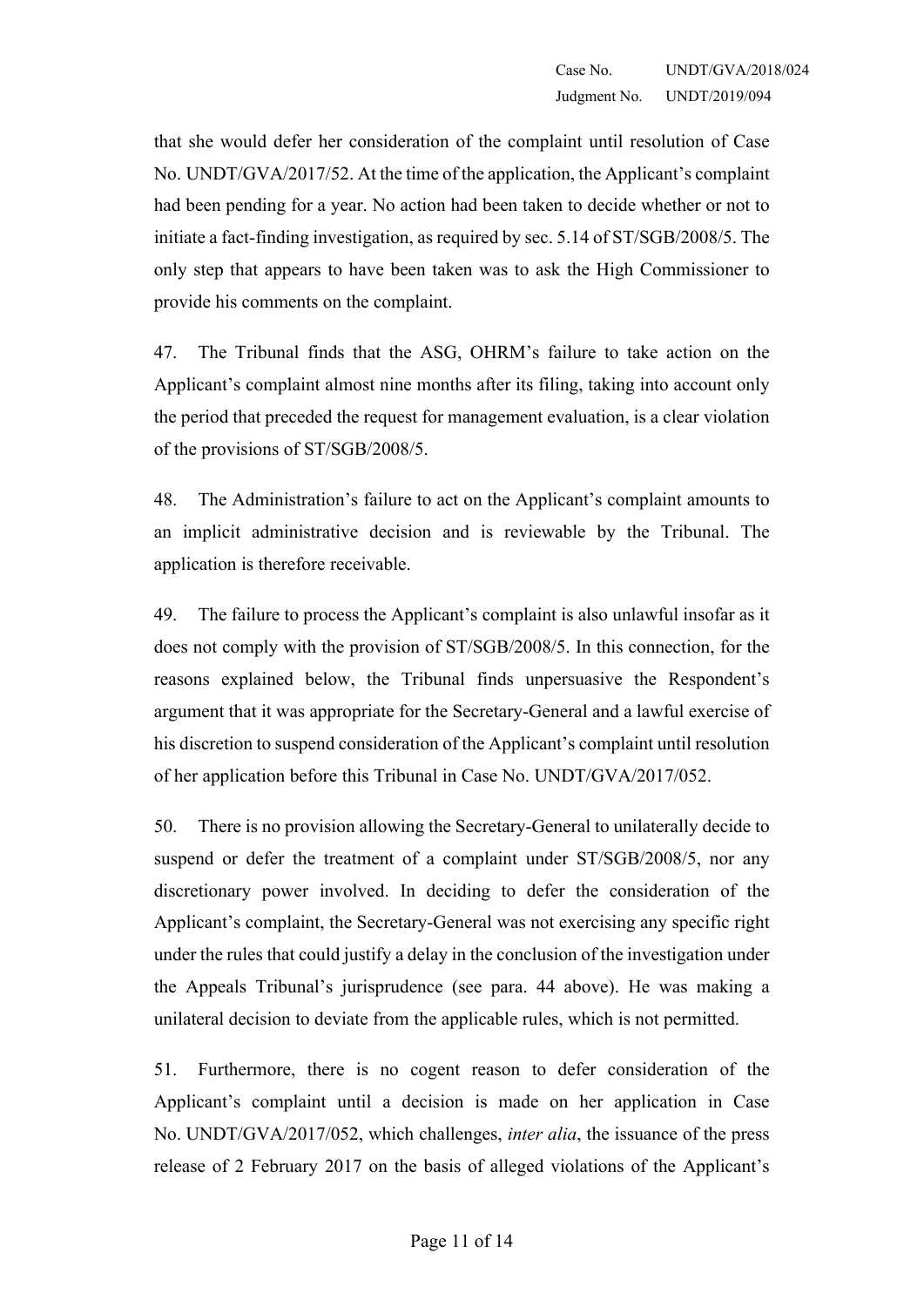rights to privacy and to be protected against defamation. An investigation into a complaint of abuse authority has a different purpose than the Tribunal's review of the decision to issue a press release, if this is deemed to constitute a reviewable administrative decision.

52. The formal procedure set out in ST/SGB/2008/5, which deals with prohibited conduct, would entail a fact-finding investigation into the allegations of abuse of authority made by the Applicant if the ASG/OHRM considers that the complaint appears to have been made in good faith and there are sufficient grounds to warrant a formal fact-finding investigation (sec. 5.14). If the allegations are found to be substantiated, managerial action(s) or disciplinary proceedings against the offender may ensue (sec. 5.18).

53. In turn, the Tribunal is tasked in Case No. UNDT/GVA/2017/052 to conduct an administrative review of the issuance of the press release to determine if it negatively affected the Applicant's terms and conditions of employment. The nature and scope of an administrative review has been defined by the Appeals Tribunal in *Sanwidi* 2010-UNAT-084 as follows:

42. In exercising judicial review, the role of the Dispute Tribunal is to determine if the administrative decision under challenge is reasonable and fair, legally and procedurally correct, and proportionate. As a result of judicial review, the Tribunal may find the impugned administrative decision to be unreasonable, unfair, illegal, irrational, procedurally incorrect, or disproportionate. During this process the Dispute Tribunal is not conducting a meritbased review, but a judicial review. Judicial review is more concerned with examining how the decision-maker reached the impugned decision and not the merits of the decision-maker's decision. This process may give an impression to a lay person that the Tribunal has acted as an appellate authority over the decision-maker's administrative decision. This is a misunderstanding of the delicate task of conducting a judicial review because due deference is always shown to the decision-maker, who in this case is the Secretary-General.

54. It is not unusual for investigations to be conducted whilst proceedings before the Tribunal on connected issues are also ongoing. The two mechanisms often operate in parallel and, if anything, it is the judicial proceedings before the Tribunal that are at times suspended pending the outcome of investigations under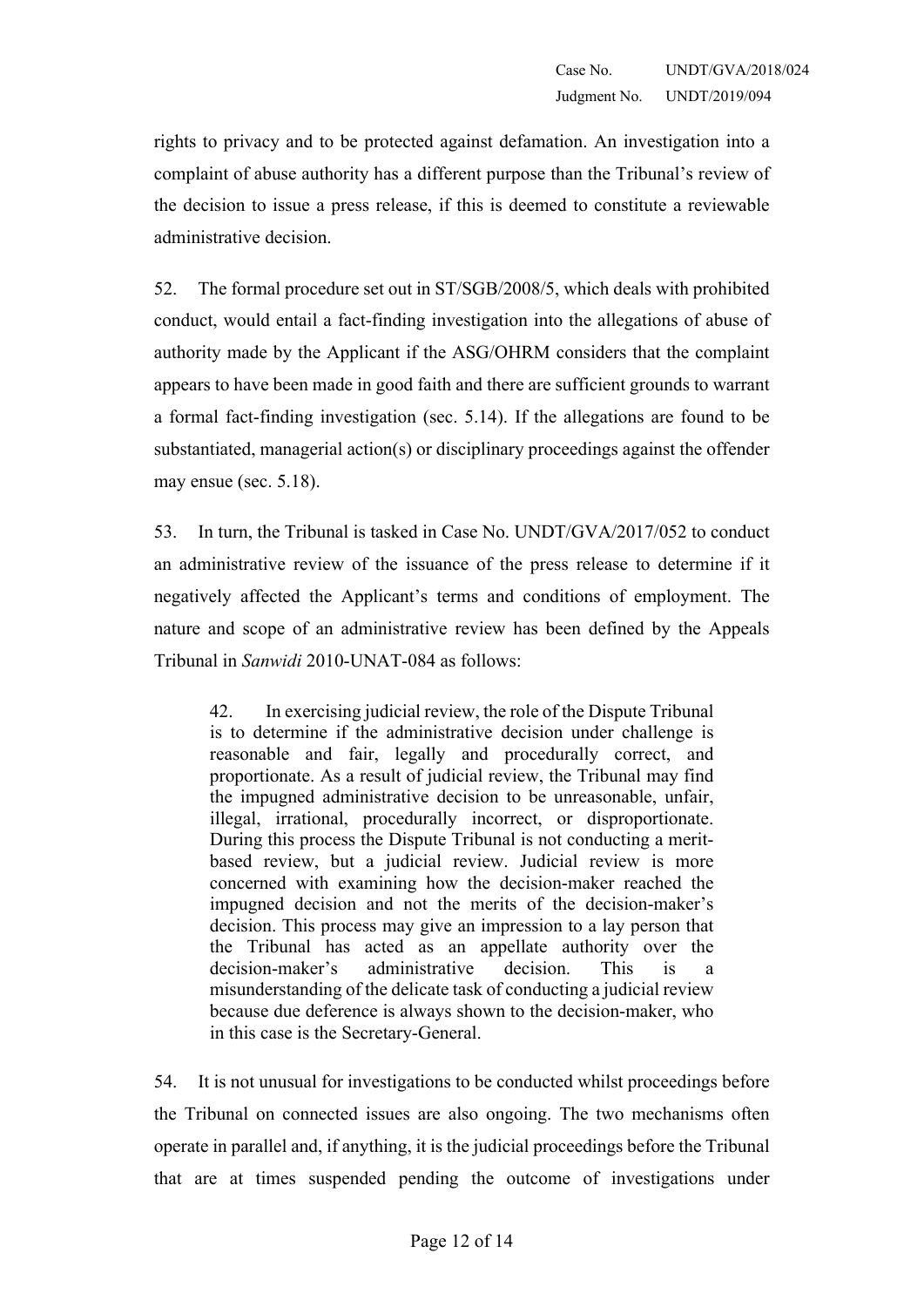ST/SGB/2008/5 (see, *e.g*., *Belkhabbaz* UNDT/2018/071, para. 41). This is because this Tribunal generally does not engage into fact-finding, nor does it conduct a merits-based review, as recalled above. Fact-finding investigations are sometimes relevant to the Tribunal's determination on connected issues, but not the other way around.

55. In the present case, any determination made by the Tribunal in relation to the application in Case No. UNDT/GVA/2017/052 as to the lawfulness of the press release, if the application is found receivable, would not be determinative of the issue as to whether the High Commissioner abused his authority in publishing the press release, as the Applicant alleges in her complaint.

56. Finally, the letter of 11 January 2018 appears to be an *ex post facto* justification for the delay in processing the Applicant's complaint, following the filing of her request for management evaluation. This letter came almost ten months after the Applicant submitted her complaint and six months after she filed her application before the Tribunal in Case No. UNDT/GVA/2017/052. It is also noted that the Respondent has vehemently challenged the receivability *ratione materiae* of the application in Case No. UNDT/GVA/2017/052 insofar as it concerns the press release, arguing that this does not constitute an administrative decision. It is contradictory for the Secretary-General to argue, on the one hand, that the Tribunal has no jurisdiction to examine the Applicant's application in Case No. UNDT/GVA/2017/052 and, on the other hand, to defer the consideration of her complaint on the basis of awaiting the outcome of an allegedly irreceivable application.

57. In view of the foregoing, the Tribunal finds that the Administration's failure to act on the Applicant's complaint is unlawful.

## *Remedies*

58. Given that the unlawfulness in the present case involves inaction, the appropriate remedy is an order for specific performance under sec. 10.5(a) of the Tribunal's Statute, so as to compel the Administration to make a determination as to whether to initiate a fact-finding investigation into the Applicant's complaint, in